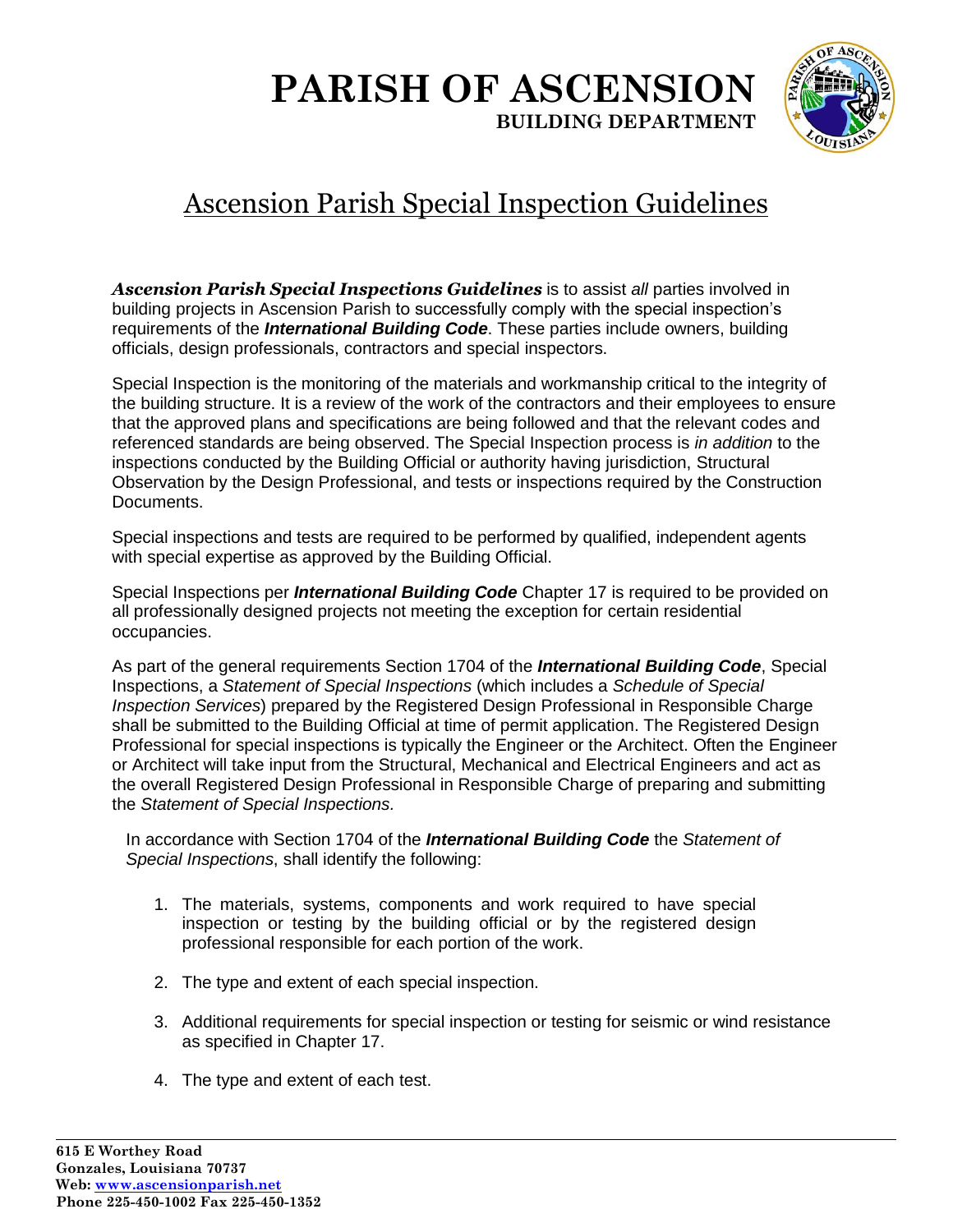

5. For each type of special inspection, identification as to whether it will be continuous special inspection or periodic special inspection.

The *Statement of Special Inspections* must be maintained during the course of a construction project and reflect any changes. For example, the Statement shall be revised if a Special Inspection Agency changes during the course of the construction or if a change in a building material or technique requires a change in the Special Inspection requirements.

*Structural Observations* by a registered structural design professional for certain high seismic or wind conditions shall also be provided where required by *International Building Code* Section 1704.6.

At the completion of work and prior to issuing the Certificate of Occupancy, a *Final Report of Special Inspections* in accordance with *International Building Code* Section 1704.2.4 shall be submitted to the Building Official. This report shall document the completion of all required special inspections and testing.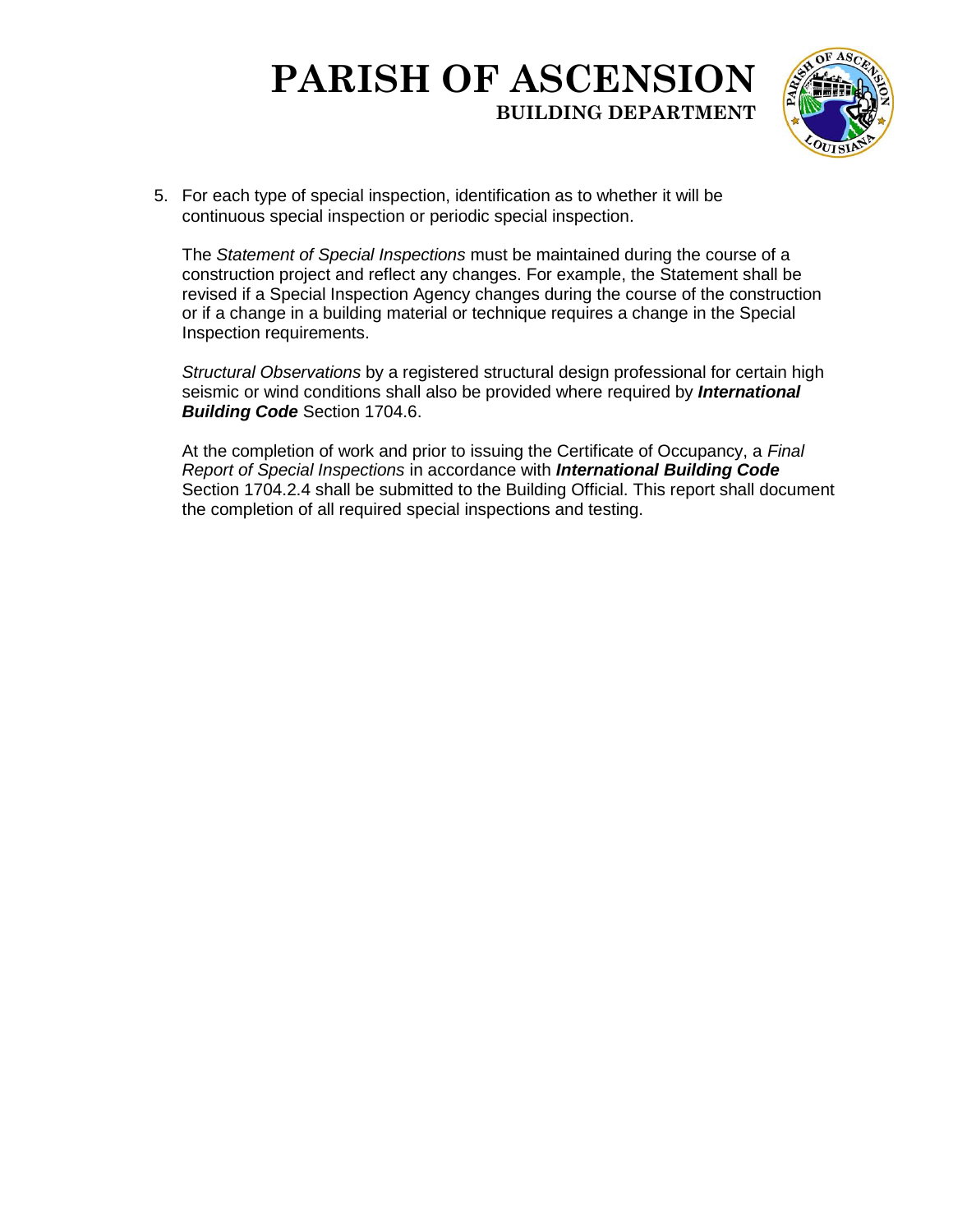

# Special Inspections Step-By-Step Timeline

The following is a suggested timeline for a project with special inspections. Some elements may not be applicable to all projects.

- 1. The Design Professional shall prepare the Special Inspection program with the assistance of the structural engineer of record.
- 2. The Owner or the Design Professional in Responsible Charge acting as the Owner's agent shall engage the Special Inspector(s).
- 3. The Design Professional shall submit to the Building Official the *Statement of Special Inspections*, which shall include the *Schedule of Special Inspection Services*. Where required the *Statement of Special Inspections*  shall include additional special inspection and testing requirements for seismic and/or wind resistance.
- 4. The Owner or the Design Professional acting as the Owner's agent shall submit to the Building Official a list of the individuals, approved agencies or firms intended to be retained for conducting special inspections.
- *5.* The Building Official shall approve the qualifications of the Special Inspectors and agencies in accordance with the *International Building Code.*
- 6. Where required by the *Statement of Special Inspections*, each contractor responsible for the construction or fabrication of a system or component described in the *Requirements for Wind* or *Seismic Resistance* shall submit a *Statement of Responsibility*.
- 7. The Contractor shall notify the Special Inspector(s) when work is ready for inspection.
- *8.* The Special Inspector(s) shall inspect the work per the *Schedule of Special Inspection Services* and provide a daily report detailing the inspection and any deficiencies. The Special Inspector(s) shall issue interim reports to the Design Professional and the Building Official as noted in the *Statement of Special Inspections.*
- 9. The Design Professional shall, as needed, respond to any discrepancies identified by the Special Inspector(s).
- 10. Each approved fabricator that is exempt from Special Inspection of shop fabrication and procedures per the *International Building Code* must submit implementation *Fabricator's Certificate of Compliance* at the completion of fabrication.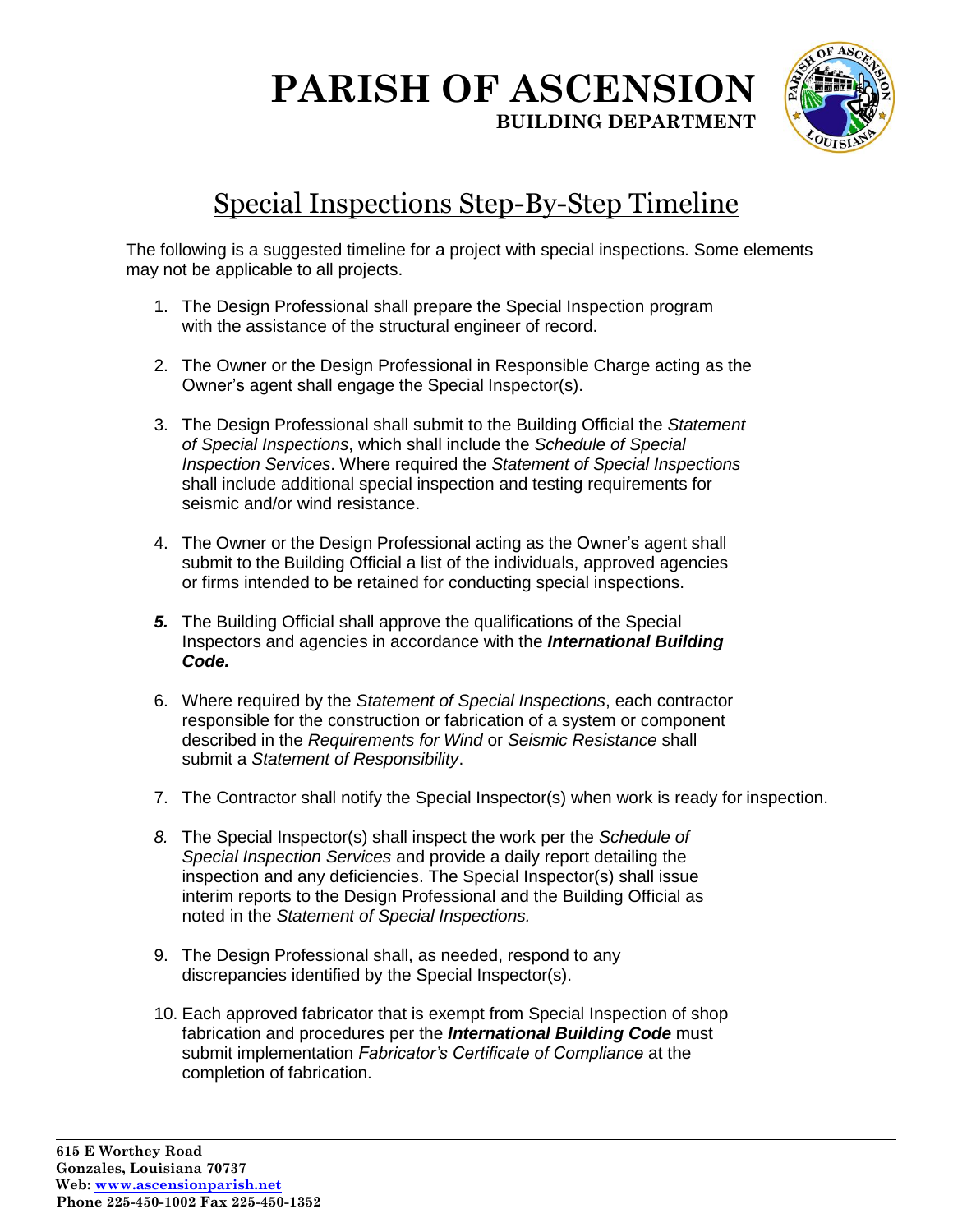

- 11. The Contractor shall remedy deficient work as construction progresses and prior to final inspection.
- 12. The Contractor shall submit *Fabricator's Certificates of Compliance* for approved fabricators.
- 13. The Special Inspector(s) shall prepare and sign a *Final Report of Special Inspection*s at the completion of the project.
- 14. The Building Official shall not issue a Certificate of Occupancy until the *Final Report of Special Inspections* has been submitted and approved to the Building Official.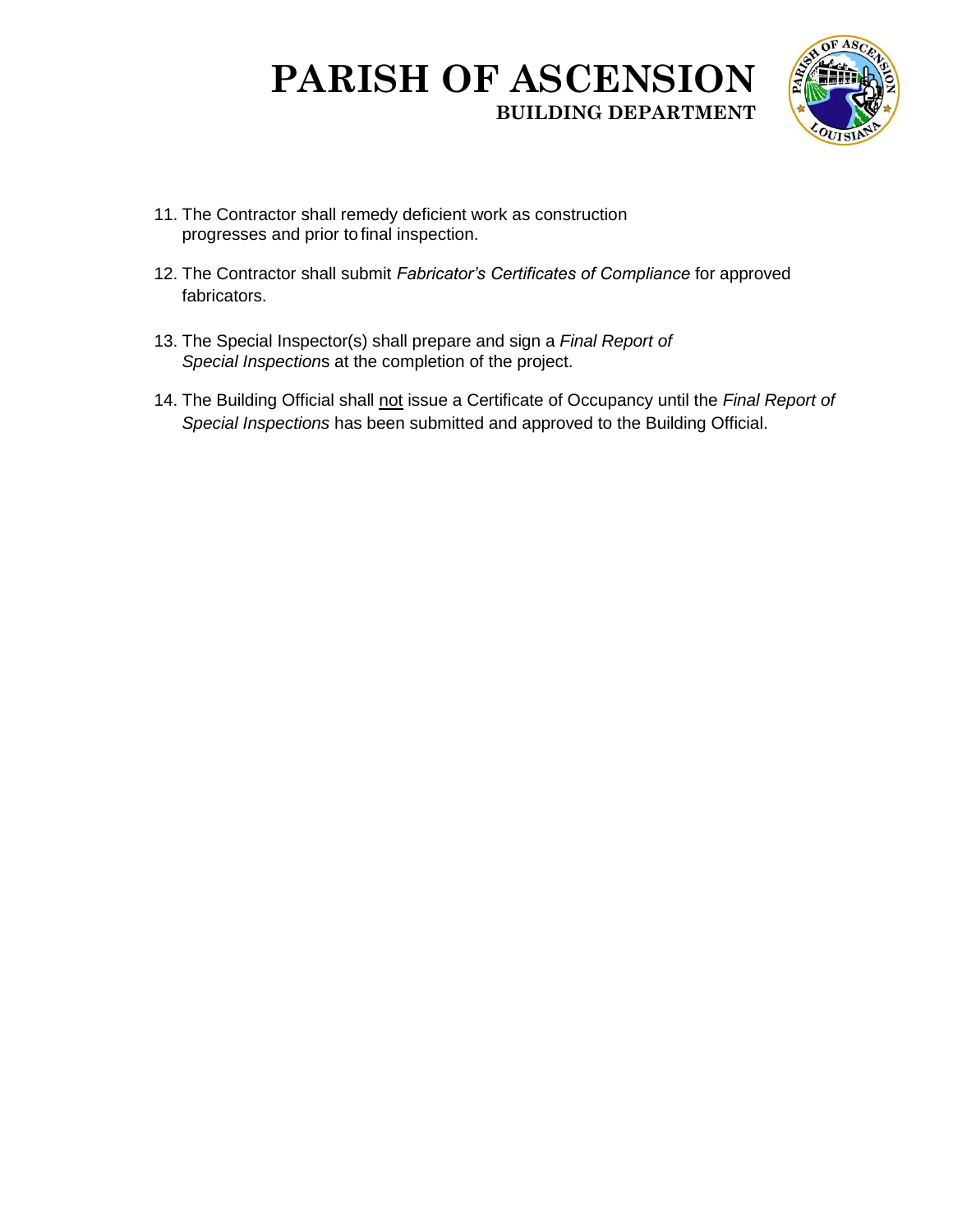

# Special Inspections Responsibilities

#### **Owner Responsibilities**:

The Owner or the Registered Design Professional in Responsible Charge (hereafter referred to as the Design Professional) acting as the Owner's agent shall:

- 1. Engage the Special Inspector(s)
- 2. Submit to the Building Official a list of the individuals, approved agencies or firms intended to be retained for conducting special inspections.

#### **Design Professional in Responsible Charge Responsibilities:**

The Design Professional shall:

- 1. Where engaged as the Owner's Agent, perform the duties noted above.
- 2. Prepare the Special Inspection program with the assistance of the structural engineer of record.
- 3. Submit to the Building Official the Statement of Special Inspections, which shall include the Schedule of Special Inspections Services.
- 4. Respond to identified field discrepancies.

#### **Building Official or Authority Having Jurisdiction Responsibilities**:

The Building Official shall:

- 1. Obtain a *Statement of Special Inspections* prior to issuance of building permit.
- 2. Obtain a list of the individuals, agencies or firms intended to be retained for conducting special inspections.
- 3. Approve qualified special inspectors, firms and agencies in accordance with the *International Building Code*.
- *4.* Determine if fabricators qualify as *approved fabricators* in accordance with *International Building Code* section 1704.2.5.1
- 5. Obtain Special Inspections interim reports, certificates, and statements of responsibility.
- 6. Obtain a *Final Report of Special Inspections* prior to issuance of a Certificate of **Occupancy**

#### **Special Inspectors Responsibilities**:

The Special Inspectors shall:

- 1. Notify the contractor of their presence and responsibilities at the job site.
- 2. Observe assigned work for which they are responsible for conformance with the plans and specifications.
- 3. Report nonconforming items to the immediate attention of the contractor for correction.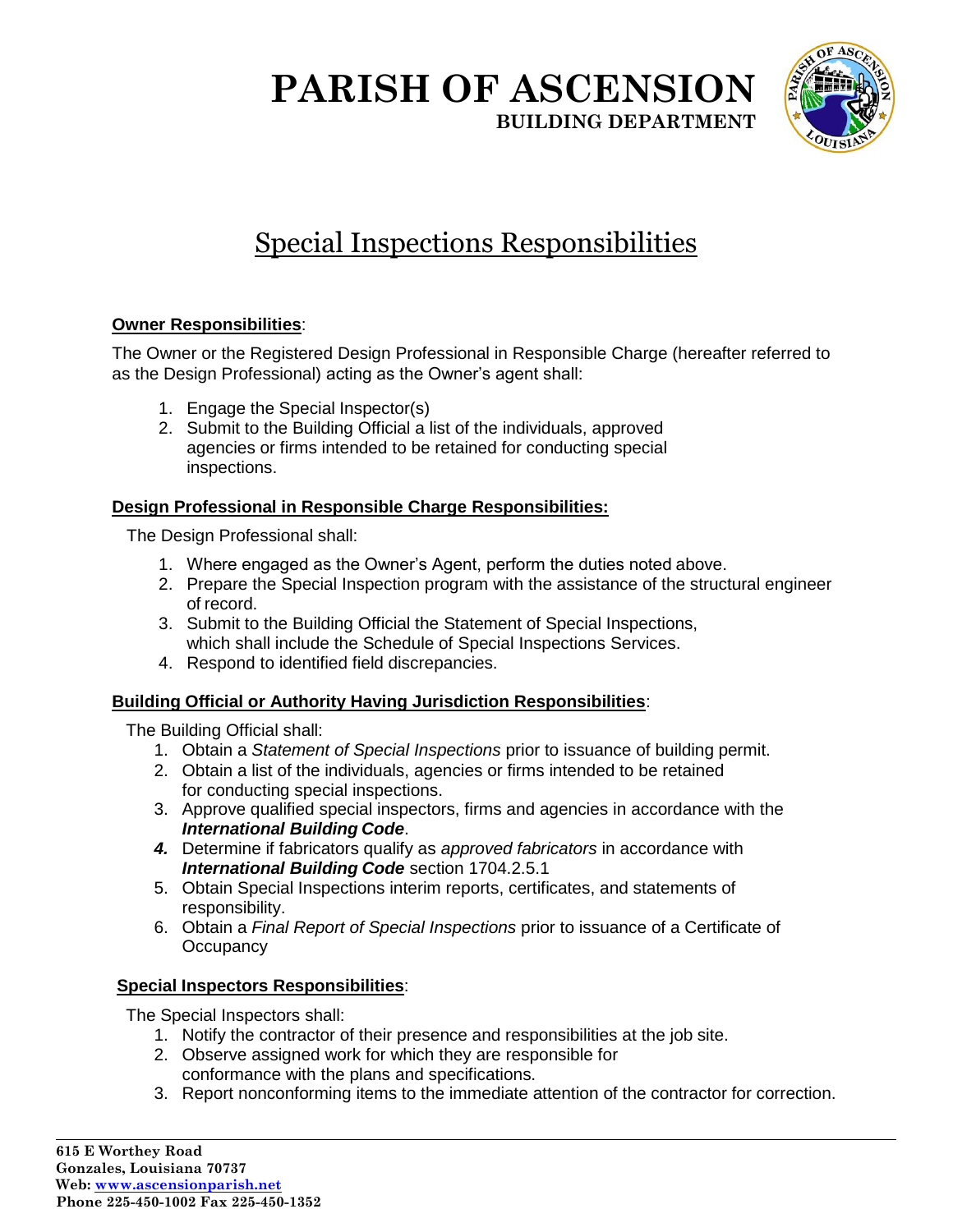

- 4. Write a discrepancy report about each nonconforming item containing:
	- a. Description and exact location.
	- b. Reference to applicable drawings and specifications.
	- c. Resolution or corrective action taken and the date.
- 5. Provide timely reports in a daily format and furnish these reports directly to theDesign Professional and the contractor. The reports should:
	- a. Describe the special inspection and tests made, with locations.
	- b. Indicate nonconforming items and their resolution.
	- c. List unresolved items and parties notified.
	- d. Itemize any changes authorized by the Design Professional.
- 6. Initial and date the "Date Completed" box in the Schedule of Special Inspections Services as the inspection and testing activities are completed.
- 7. Submit a final signed report stating that all required special inspections and testing were fulfilled and reported and that any outstanding discrepancies have been corrected.

#### **Contractor/Construction Manager/Design Builder Responsibilities**:

- 1.) Submit a *Statement of Responsibility* where required by the *Statement of Special Inspections*.
- 2.) Notify the Special Inspector(s) when special inspections are needed.

3.) Coordinate the scheduling and timely notification of the specific individuals needed for the Special Inspection.

- 4.) Provide direct access to the approved plans and specifications for the project.
- 5.) Submit *Fabricator's Certificates of Compliance* for approved fabricators.

6.) Provide safe access to the work to be inspected and deliver samples for testing when needed.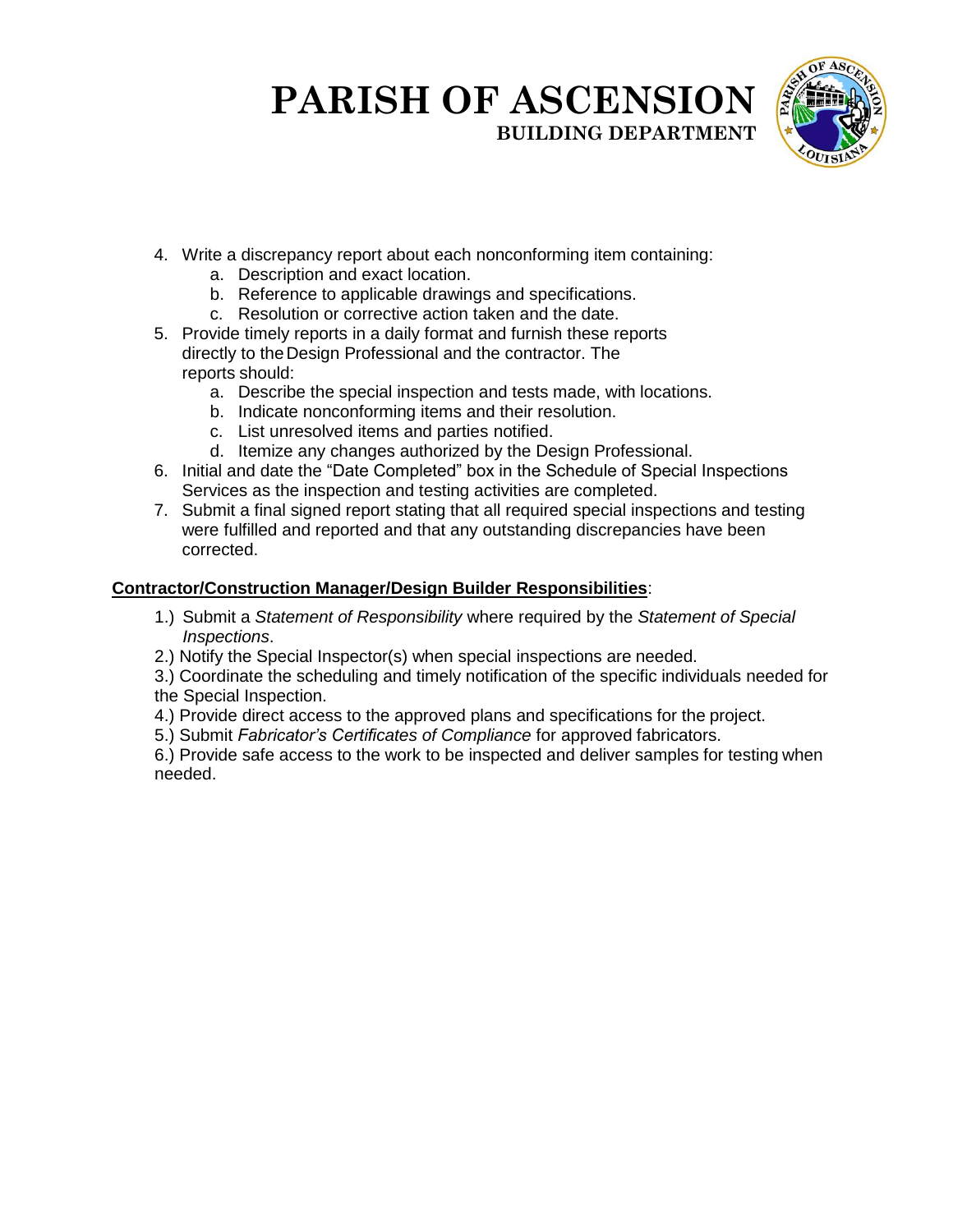### Statement of Special Inspections

| PROJECT #: ________________ |  |
|-----------------------------|--|
|                             |  |
|                             |  |
|                             |  |
|                             |  |
|                             |  |
|                             |  |
|                             |  |

This Statement of Special Inspections is submitted in accordance with Section 1704.3 of the 2015 International Building Code. It includes a *Schedule of Special Inspection Services*  applicable to the above- referenced Project as well as the identity of the individuals, agencies, or firms intended to be retained for conducting these inspections. If applicable, it includes Special Inspections *for Wind Resistance*

The Special Inspector(s) shall keep records of all inspections and shall furnish interim inspection reports to the Building Official and to the Registered Design Professional in Responsible Charge at a frequency agreed upon by the Design Professional and the Building Official prior to the start of work. Discrepancies shall be brought to the immediate attention of the Contractor for correction. If the discrepancies are not corrected, the discrepancies shall be brought to the attention of the Building Official and the Registered Design Professional in Responsible Charge prior to completion of that phase of work. A *Final Report of Special Inspections* documenting required special inspections and corrections of any discrepancies noted in the inspections shall be submitted to the Building Official and the Registered Design Professional in Responsible Charge at the conclusion of theproject.

Frequency of interim report submittals to the Registered Design Professional in Responsible Charge:

Weekly Bi-Weekly Monthly Other; specify:

The Special Inspection program does not relieve the Contractor of the responsibility to comply with the Contract Documents. Jobsite safety and means and methods of construction are solely the responsibility of the Contractor. Preparer's Seal

Statement of Special Inspections Prepared by:

Type or print name

Signature Date

Building Official's Acceptance Signature: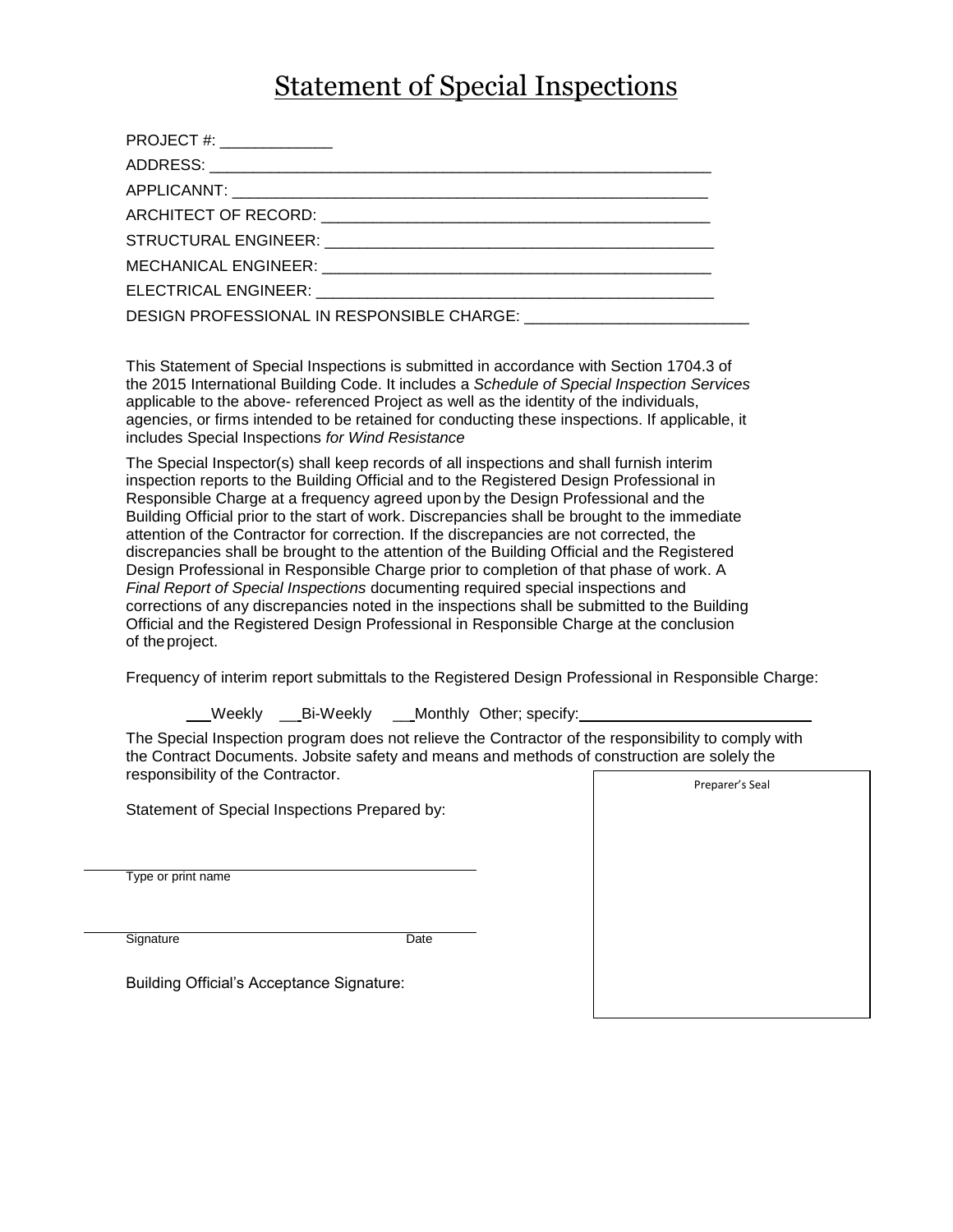## Contractor's Statement of Responsibility

Each contractor responsible for the construction or fabrication of a main wind or seismic force-resisting system, designated seismic system or wind or seismic- resisting component listed in the Statement of Special Inspections, Special Inspections for Seismic or Wind Resistance, must submit a Statement of Responsibility.

Project:

Contractor's Name:

Address:

Parish License No.

Description of building systems and components included in Statement of Responsibility:

 $\overline{a}$  , and the state of the state of the state of the state of the state of the state of the state of the state of the state of the state of the state of the state of the state of the state of the state of the state o  $\overline{a}$  , and the state of the state of the state of the state of the state of the state of the state of the state of the state of the state of the state of the state of the state of the state of the state of the state o  $\overline{a}$  , and the state of the state of the state of the state of the state of the state of the state of the state of the state of the state of the state of the state of the state of the state of the state of the state o  $\overline{a}$  , and the state of the state of the state of the state of the state of the state of the state of the state of the state of the state of the state of the state of the state of the state of the state of the state o  $\overline{a}$  , and the state of the state of the state of the state of the state of the state of the state of the state of the state of the state of the state of the state of the state of the state of the state of the state o  $\overline{a}$  , and the state of the state of the state of the state of the state of the state of the state of the state of the state of the state of the state of the state of the state of the state of the state of the state o  $\overline{a}$  , and the state of the state of the state of the state of the state of the state of the state of the state of the state of the state of the state of the state of the state of the state of the state of the state o  $\overline{a}$  , and the state of the state of the state of the state of the state of the state of the state of the state of the state of the state of the state of the state of the state of the state of the state of the state o

#### **Contractor's Acknowledgement of Special Requirements**

I hereby acknowledge that I have received, read, and understand the Statement of Special Inspections and Special Inspection program:

I hereby acknowledge that control will be exercised to obtain conformance with the approved construction documents.

Name and Title (type or print)

Signature Date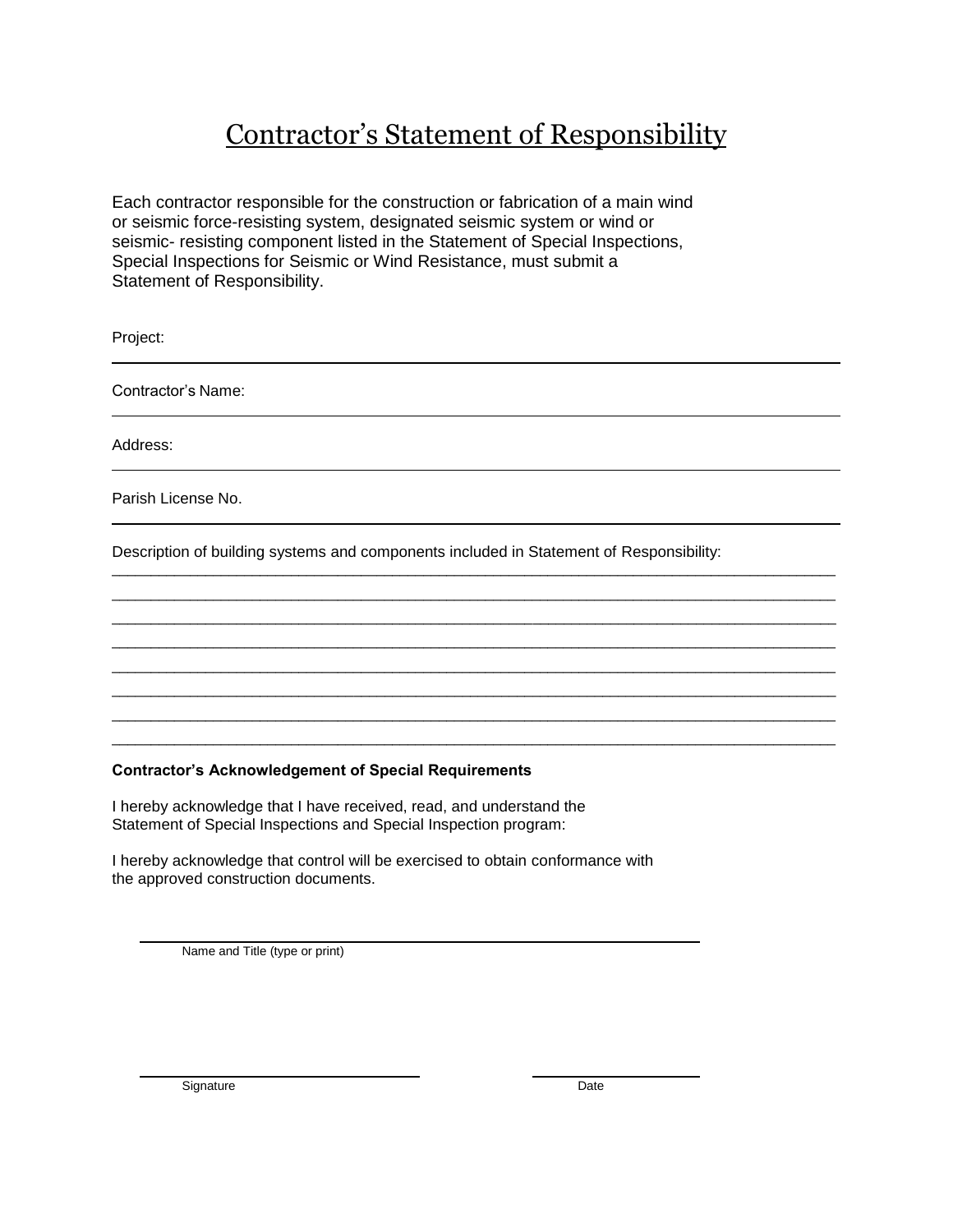### Fabricators Certificate of Compliance

 Each approved fabricator that is exempt from Special Inspection of shop fabrication and implementation procedures per section 1704.2.5 of the International Building Code must submit *Fabricator's Certificate of Compliance* at the completion of fabrication.

| Project:                                                                    |
|-----------------------------------------------------------------------------|
| Fabricator's Name:                                                          |
| Address:                                                                    |
| Certification or Approval Agency:                                           |
| <b>Certification Number:</b>                                                |
| Date of Last Audit or Approval:                                             |
| Description of structural members and assemblies that have been fabricated: |
|                                                                             |
|                                                                             |
|                                                                             |
|                                                                             |
|                                                                             |
|                                                                             |
|                                                                             |

\_\_\_\_\_\_\_\_\_\_\_\_\_\_\_\_\_\_\_\_\_\_\_\_\_\_\_\_\_\_\_\_\_\_\_\_\_\_\_\_\_\_\_\_\_\_\_\_\_\_\_\_\_\_\_\_\_\_\_\_\_\_\_\_\_\_\_\_\_\_\_\_\_\_\_\_\_\_\_\_\_\_\_\_\_\_\_\_\_\_\_\_\_\_\_\_\_\_\_\_\_\_\_\_\_

*(PLEASE ATTACH PAPER USED FOR EXTRA SPACE TO THIS DOCUMENT)*

I hereby certify that items described above were fabricated in strict accordance with the approved construction documents.

Name and Title (type or print)

Signature Date

*Attach copies of fabricator's certification or building code evaluation service report and fabricator's quality control manual*.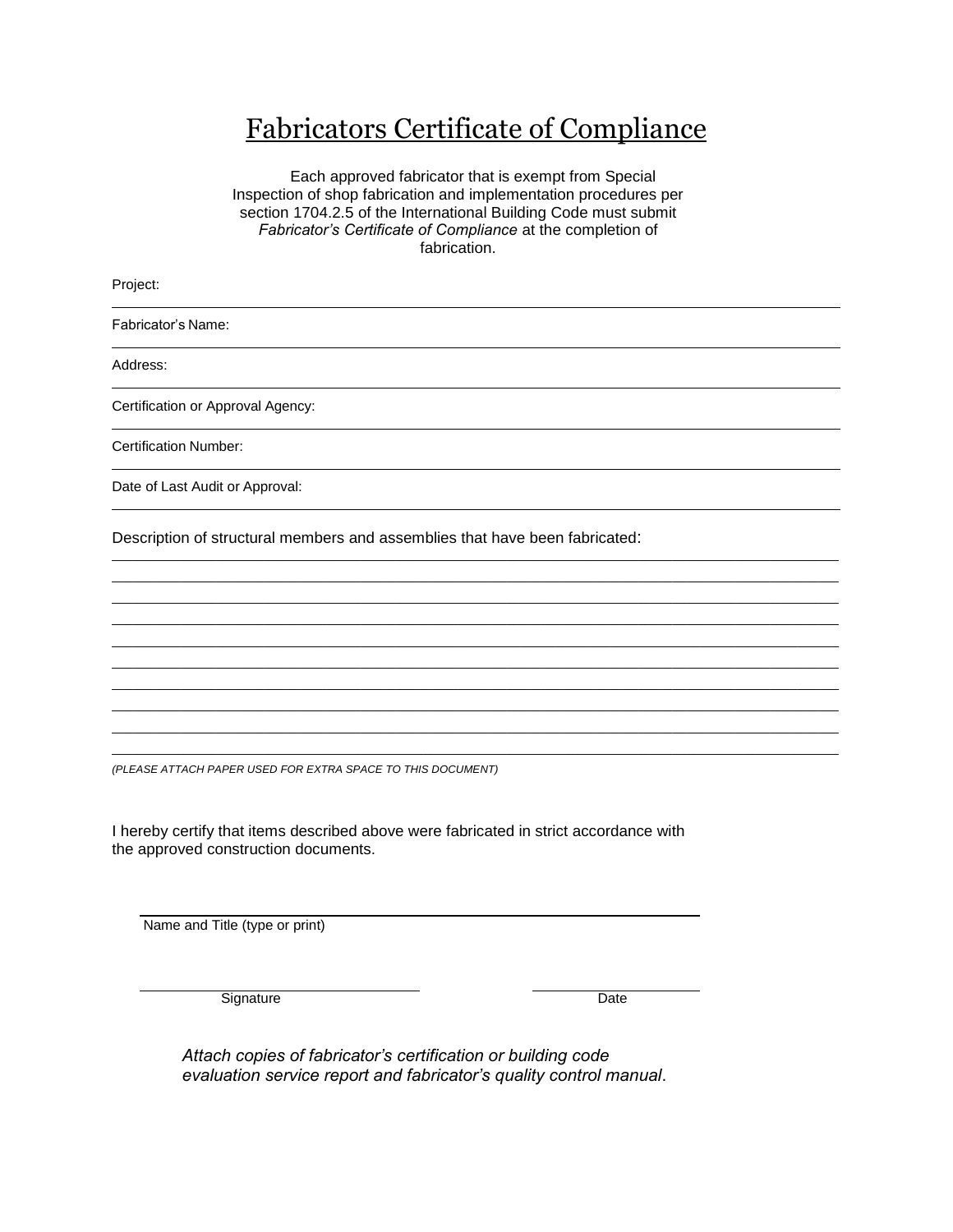#### SPECIAL INSPECTION DAILY REPORT

| <b>PROJECT NAME / ADDRESS:</b>                                                  |         |
|---------------------------------------------------------------------------------|---------|
|                                                                                 |         |
|                                                                                 |         |
| <b>INSPECTION TYPE(S) COVERAGE:</b>                                             |         |
|                                                                                 |         |
|                                                                                 |         |
|                                                                                 |         |
| <b>CONTINUOUS</b><br><b>PERIODIC</b>                                            |         |
| TIME BEGINNING INSPECTION:<br>TIME ENDING INSPECTION:                           |         |
| DESCRIBE INSPECTIONS MADE, INCLUDING LOCATIONS:                                 |         |
|                                                                                 |         |
|                                                                                 |         |
|                                                                                 |         |
|                                                                                 |         |
| <b>LIST TESTS MADE:</b>                                                         |         |
|                                                                                 |         |
|                                                                                 |         |
|                                                                                 |         |
|                                                                                 |         |
| LIST ITEMS REQUIRING CORRECTIONS, CORRECTIONS OF PREVIOUSLY LISTED ITEMS AND    |         |
|                                                                                 |         |
| PREVIOUSLY LISTED UNCORRECTED ITEMS: PROVIDE COPIES OF DISCREPANCY NOTICES:     |         |
|                                                                                 |         |
|                                                                                 |         |
|                                                                                 |         |
|                                                                                 |         |
|                                                                                 |         |
| <b>COMMENTS:</b>                                                                |         |
|                                                                                 |         |
|                                                                                 |         |
|                                                                                 |         |
|                                                                                 |         |
| TO THE BEST OF MY KNOWLEDGE, WORK INSPECTED WAS IN ACCORDANCE WITH THE APPROVED |         |
| DESIGN DRAWINGS, AND SPECIFICATIONS, EXCEPT AS NOTED ABOVE.                     |         |
|                                                                                 |         |
| PRINTED FULL NAME                                                               |         |
| NOTE BY "SPECIAL INSPECTOR" OR                                                  |         |
| NAME OF TESTING AGENY                                                           |         |
| SIGNED:                                                                         | DATE:   |
|                                                                                 |         |
| CERTIFICATION:                                                                  | NUMBER: |

One copy of this report to remain at job site with the contractor for review upon request.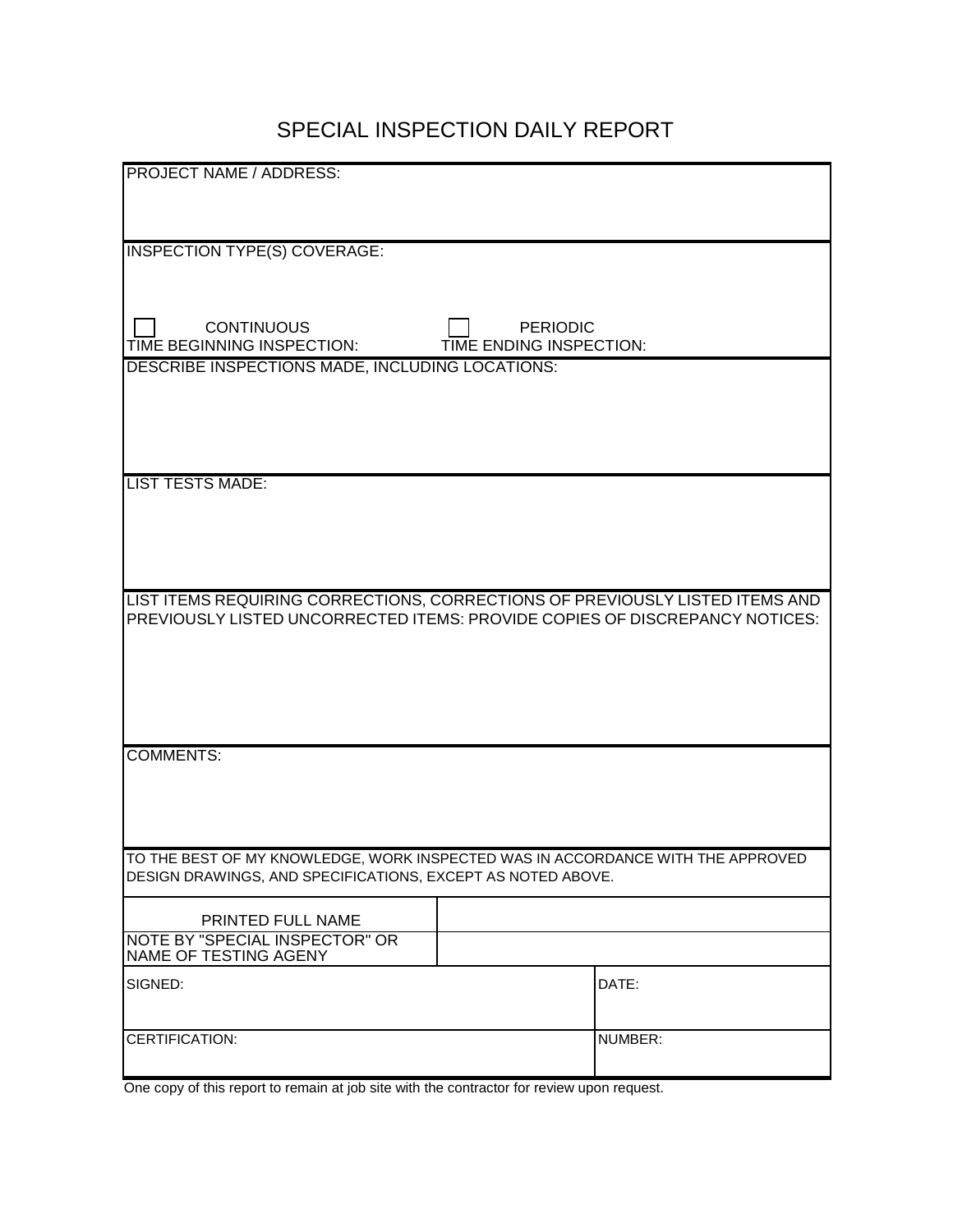### SPECIAL INSPECTION INTERIM REPORT

| <b>PROJECT NAME / ADDRESS:</b>                                                                  |                   |  |                         |         |  |
|-------------------------------------------------------------------------------------------------|-------------------|--|-------------------------|---------|--|
|                                                                                                 |                   |  |                         |         |  |
|                                                                                                 |                   |  |                         |         |  |
| <b>INSPECTION TYPE(S) COVERAGE</b>                                                              |                   |  |                         |         |  |
|                                                                                                 | <b>CONTINUOUS</b> |  | <b>PERIODIC</b>         |         |  |
| TIME BEGINNING INSPECTION:                                                                      |                   |  | TIME ENDING INSPECTION: |         |  |
| DESCRIBE INSPECTIONS MADE, INCLUDING LOCATIONS:                                                 |                   |  |                         |         |  |
|                                                                                                 |                   |  |                         |         |  |
|                                                                                                 |                   |  |                         |         |  |
| <b>LIST TESTS MADE:</b>                                                                         |                   |  |                         |         |  |
|                                                                                                 |                   |  |                         |         |  |
|                                                                                                 |                   |  |                         |         |  |
|                                                                                                 |                   |  |                         |         |  |
| <b>TOTAL</b>                                                                                    | <b>DATE</b>       |  |                         |         |  |
| <b>INSPECTION TIME</b>                                                                          | <b>HOURS</b>      |  |                         |         |  |
| <b>EACH DAY</b><br>LIST ITEMS REQUIRING CORRECTIONS, CORRECTIONS OF PREVIOUSLY LISTED ITEMS AND |                   |  |                         |         |  |
| PREVIOUSLY LISTED UNCORRECTED ITEMS: PROVIDE COPIES OF DISCREPANCY NOTICES:                     |                   |  |                         |         |  |
|                                                                                                 |                   |  |                         |         |  |
|                                                                                                 |                   |  |                         |         |  |
|                                                                                                 |                   |  |                         |         |  |
| <b>COMMENTS:</b>                                                                                |                   |  |                         |         |  |
|                                                                                                 |                   |  |                         |         |  |
|                                                                                                 |                   |  |                         |         |  |
|                                                                                                 |                   |  |                         |         |  |
|                                                                                                 |                   |  |                         |         |  |
|                                                                                                 |                   |  |                         |         |  |
| TO THE BEST OF MY KNOWLEDGE, WORK INSPECTED WAS IN ACCORDANCE WITH THE APPROVED                 |                   |  |                         |         |  |
| DESIGN DRAWINGS, AND SPECIFICATIONS, EXCEPT AS NOTED ABOVE.                                     |                   |  |                         |         |  |
|                                                                                                 | PRINTED FULL NAME |  |                         |         |  |
|                                                                                                 |                   |  |                         |         |  |
| <b>NOTE BY "SPECIAL INSPECTOR" OR</b><br>PROVIDE NAME OF TESTING AGENCY                         |                   |  |                         |         |  |
|                                                                                                 |                   |  |                         |         |  |
| SIGNED:                                                                                         |                   |  |                         | DATE:   |  |
| CERTIFICATION:                                                                                  |                   |  |                         | NUMBER: |  |

One copy of this report to remain at job site with the contractor for review upon request.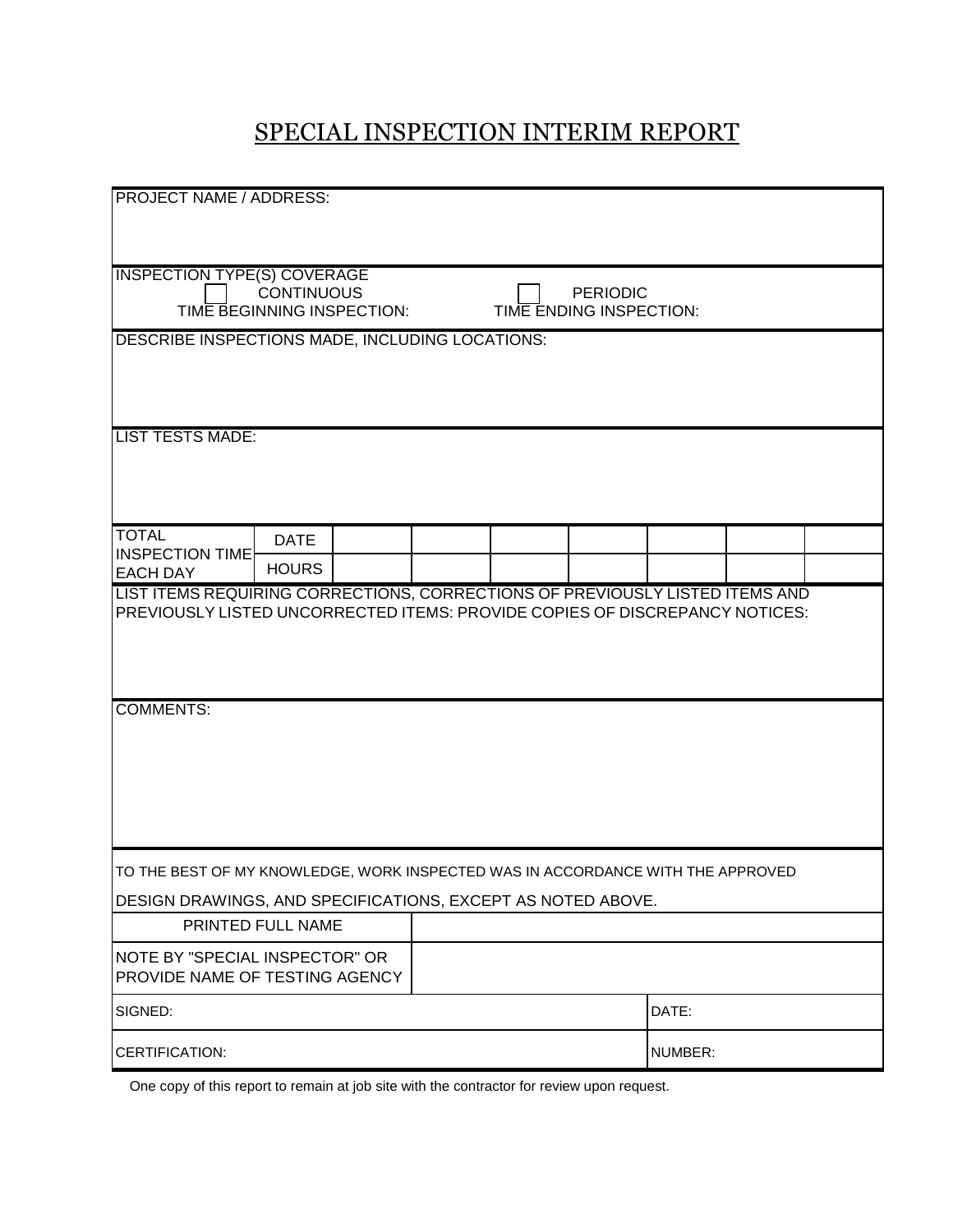#### SPECIAL INSPECTION DISCREPANCY NOTICE

| <b>PROJECT NAME / ADDRESS:</b>                                                                                    |  |                           |         |       |
|-------------------------------------------------------------------------------------------------------------------|--|---------------------------|---------|-------|
|                                                                                                                   |  |                           |         |       |
| <b>INSPECTION TYPE(S) COVERAGE</b>                                                                                |  |                           |         |       |
| <b>CONTINUOUS</b>                                                                                                 |  | <b>PERIODIC</b>           |         |       |
| <b>AREA INSPECTED</b>                                                                                             |  | <b>TYPE OF INSPECTION</b> |         |       |
|                                                                                                                   |  |                           |         |       |
| <b>NOTICE DELIVERED TO:</b><br>O                                                                                  |  | DATE:                     |         | TIME: |
| <b>CONTRACTOR</b>                                                                                                 |  |                           |         |       |
| O<br>ENGINEER/ARCHITECT                                                                                           |  |                           |         |       |
| O<br><b>OWNER</b>                                                                                                 |  |                           |         |       |
| MAKE THE FOLLOWING CORRECTIONS AND SECURE INSPECTION APPROVAL PRIOR TO<br>PROCEEDING WITH THIS PHASE OF THE WORK. |  |                           |         |       |
|                                                                                                                   |  |                           |         |       |
|                                                                                                                   |  |                           |         |       |
|                                                                                                                   |  |                           |         |       |
|                                                                                                                   |  |                           |         |       |
| PRINTED FULL NAME                                                                                                 |  |                           |         |       |
| NOTE BY "SPECIAL INSPECTOR" OR<br>PROVIDE NAME OF TESTING AGENCY                                                  |  |                           |         |       |
| SIGNED:                                                                                                           |  |                           | DATE:   |       |
| CERTIFICATION:                                                                                                    |  |                           | NUMBER: |       |

One copy of this report to remain at job site with the contractor for review upon request.